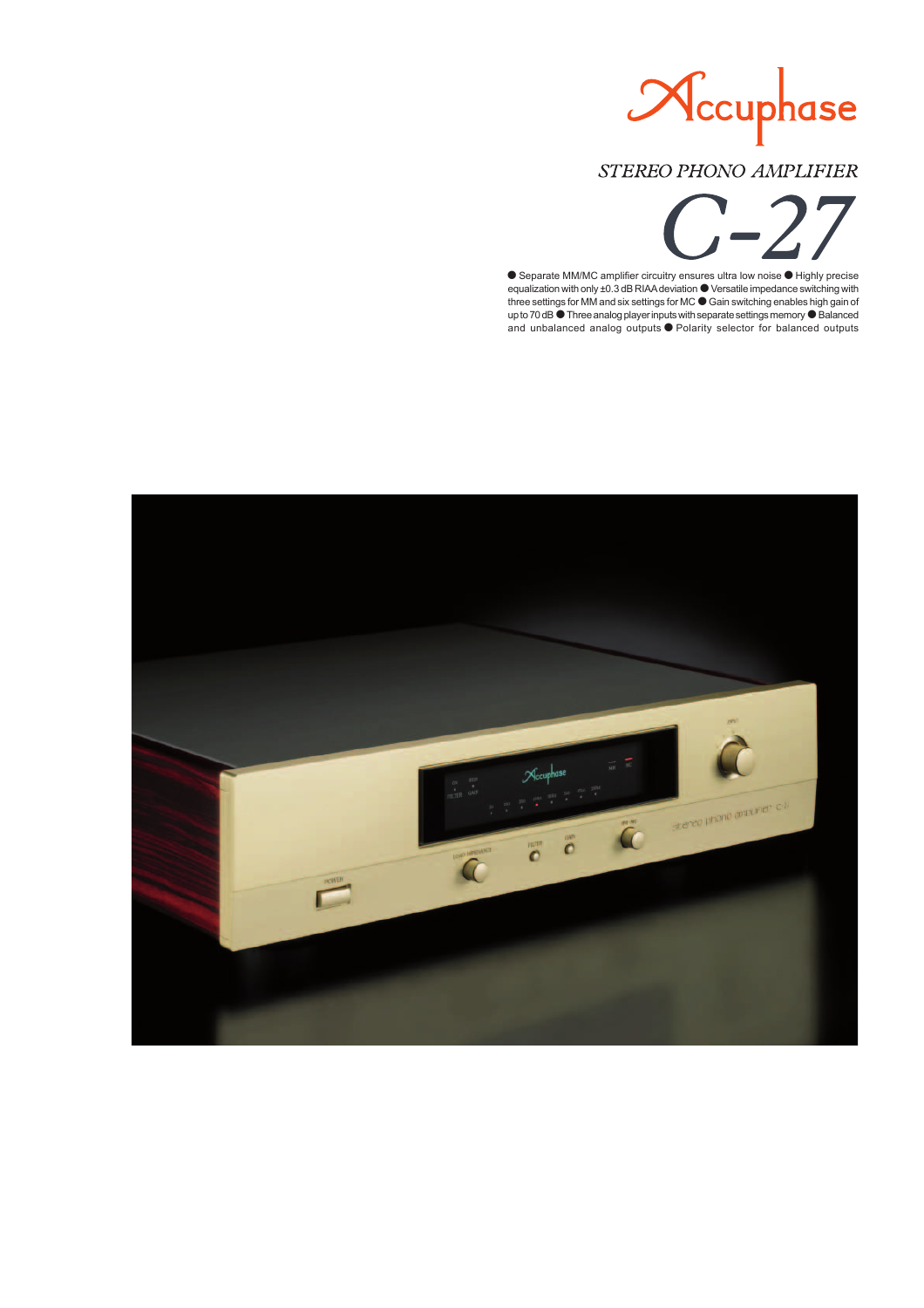

**The Ultimate Phono Equalizer Amp — Separate circuitry for MM and MC ensures ultra low noise performance and outstanding RIAA precision. Versatile load impedance selector with three settings for MM and six settings for MC**  brings out the best in every cartridge. Subsonic filter, and high gain capability **of up to 70 dB with gain switching. Three analog player inputs with separate settings memory for each input.**

The analog phono record is experiencing a quiet boom among discerning music lovers. It goes without saying that a phono equalizer of high quality is essential to extract the enormous richness of sonic information engraved on vinyl records. Furthermore, the selection of tonearm, cartridge and other parts of the playback system requires a thorough understanding of audio fundamentals. This is a field where some investment of time and effort can yield immensely satisfying results.

Accuphase has gained considerable expertise in designing and building phono equalizers, either integrated in preamplifiers or available as option (AD-2810 and AD-20). In response to the wishes of audiophiles worldwide, we have now developed the C-27 as a high-end standalone phono equalizer amplifier, capable of exploring the possibilities of the analog disc to the fullest.

Because the output signal level of a record player is extremely low, high-gain amplification is required before supplying the signal to subsequent stages. Distortion and noise should be kept to an absolute minimum, and excellent linearity from low to high frequencies is also a must. In the C-27, these goals are achieved by employing completely separate amplifier sections for MM and MC, each with optimized circuit topology and strictly selected parts for no-compromise performance. S/N ratio, THD, high-frequency characteristics, linearity and all other parameters approach the ideal in performance. What's more, the C-27 is perfectly equipped to accommodate a wide range of cartridge output voltage ratings and load impedance requirements. To ensure optimum matching, three different settings for MM and six different settings for MC can be selected.

Designed to raise the bar for phono equalizer amplifiers, the C-27 will bring out the characteristics and musical qualities of any phono cartridge to optimum effect, providing pure music enjoyment from those legendary analog discs.

**1**

GND  $\bigcirc$ 

 $\odot$ 

 $2 \odot$ 

GND<sub>O</sub>

**LEFT CHANNEL INPUTS**

**LEFT CHANNEL**

**RIGHT CHANNEL**

**3**

GND<sub>(-</sub>

**INPUT SELECTOR**

**MM-MC**

**GAIN LOAD IMPEDANCE**

**GAIN**

**IMPEDANCE SELECTOR**

**3Ω 10Ω 30Ω 100Ω 300Ω 1kΩ**

**IMPEDANCE SELECTOR**

**1kΩ 47kΩ 100kΩ**

## **C-27 Functions and Features**



**Same as LEFT CHANNEL**

**C-27 Circuit Diagram**

**FILTER**

**NETWORK**

**BALANCE CONNECTION**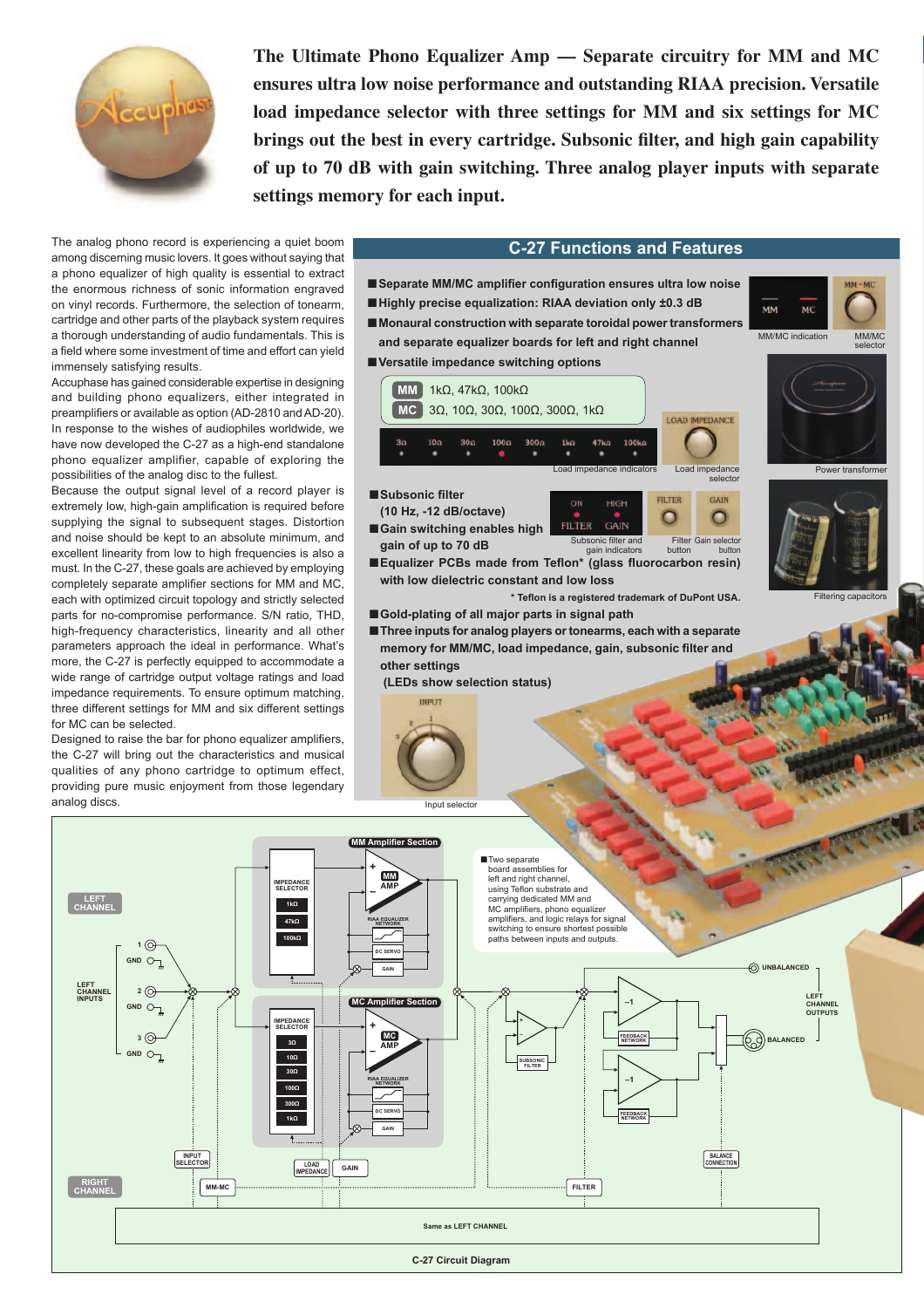### **Completely separate MM and MC sections**

**One of the biggest challenges for a phono equalizer amp is the problem of noise. How to achieve high S/N ratio is a crucial point. In order to precisely**  match the circuit configuration to the different requirements of MM and MC cartridges, the C-27 features separate sections employing purpose-selected **components and optimized operating points. This uncompromising approach results in outstanding S/N ratio, minimum distortion, and excellent frequency**  response characteristics. Amplifier performance finally approaches ideal levels.

**The MM section must provide a high impedance input while also reducing residual noise. To achieve this, FET devices**  were selected for the initial stage. The circuit configuration<br>is defined as "3-parallel low noise FET buffer amplifier" + **"6-parallel ultra low noise transistor differential push-pull circuit".**



The MC section must provide low internal<br>impedance over a wide range to properly<br>handle the output voltage of MC cartridges,<br>which is a level of magnitude lower than<br>that of MM cartridges. Residual noise of the amplifier therefore needs to be kept<br>to an absolute minimum. This is achieved<br>by using an "8-parallel ultra low noise<br>transistor differential push-pull circuit" to<br>guarantee high S/N ratio.